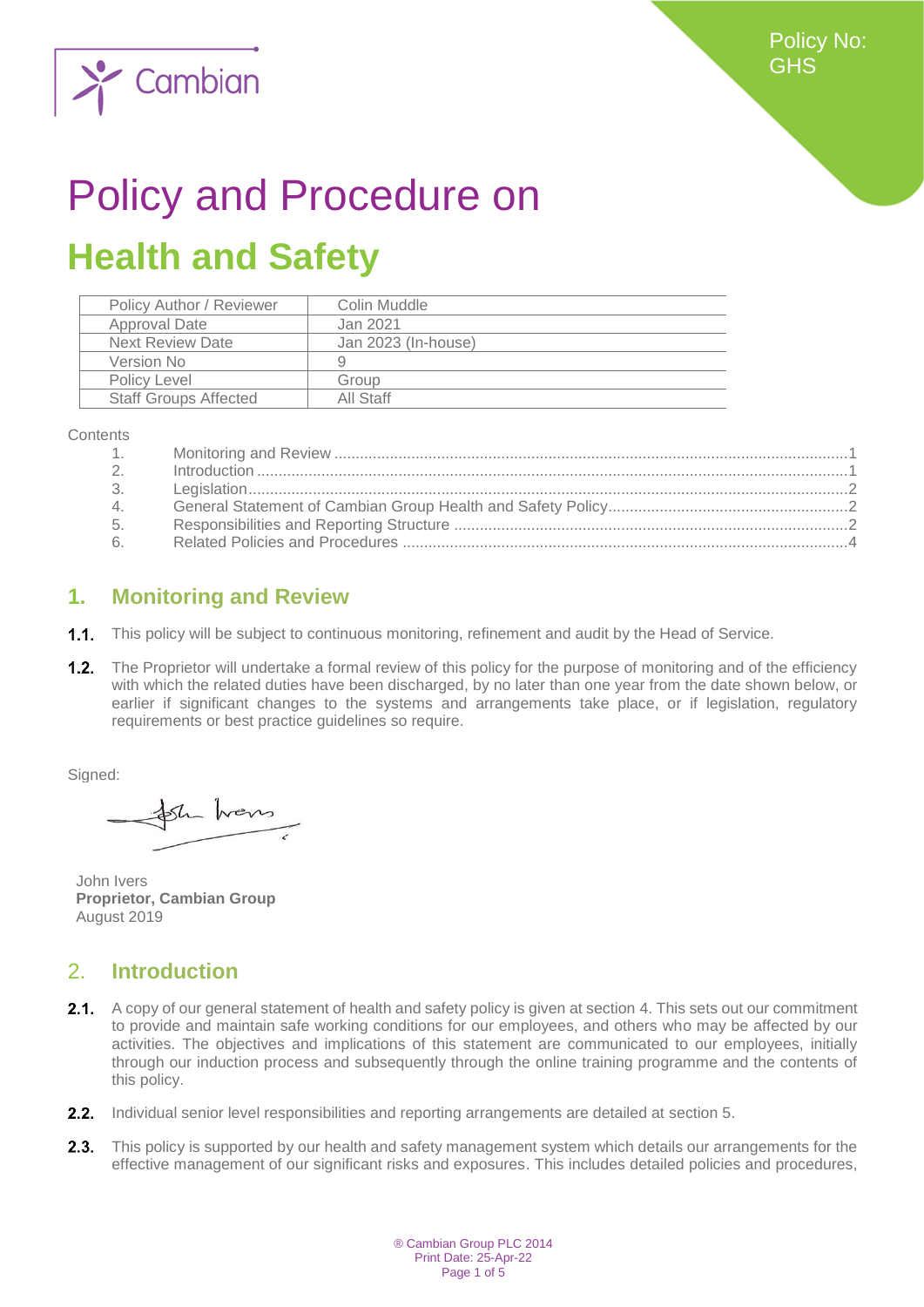

## <span id="page-1-0"></span>**3. Legislation**

- $3.1.$ The purpose of this policy is to ensure that, as far as reasonably practicable, the safety of all employees, individuals in our care, visitors and any other individuals who may be affected by our activities is safeguarded through compliance with relevant health and safety legislation including:
	- Control of Asbestos Regulations 2012
	- Control of Substances Hazardous to Health Regulations 2002
	- Electricity at Work Regulations 1989
	- Equality Act 2010
	- Gas Safety (Installation and Use) Regulations 1994 and 1998
	- Health and Safety (Display Screen Equipment) Regulations 1992
	- Health and Safety (First Aid) Regulations 1991
	- Health and Safety (Safety Signs and Safety Signals) Regulations 1996
	- Health and Safety at Work etc. Act 1974
	- Management of Health and Safety at Work Regulations 1999
	- Manual Handling Operations Regulations 1992
	- Personal Protective Equipment at Work Regulations 1992
	- Regulatory Reform (Fire Safety) Order 2005
	- Reporting of Injuries, Diseases and Dangerous Occurrences Regulations 2013,
	- Work at Height Regulations 2005
	- Workplace (Health, Safety and Welfare) Regulations 1992

## <span id="page-1-1"></span>4. General Statement of Cambian Group Health and Safety Policy

- 4.1. It is our policy to ensure, so far as is reasonably practicable, the safety of all employees and any other persons who may be directly affected by the activities of the Company.
- $4.2.$ So far as is reasonably practicable, Cambian Group will also:
	- Aim to achieve compliance with legal requirements through good occupational health and safety performance.
	- Provide adequate resources to implement this policy.
	- Establish and maintain a safe and healthy working environment.
	- Ensure that significant risks arising from work activities under our control are eliminated or adequately controlled.
	- Develop and implement appropriate occupational health and safety procedures, and safe working practices.
	- Include the management of health and safety as a specific responsibility of registered managers/heads/principals at all levels.
	- Ensure this policy is understood and implemented throughout the organisation.
	- Involve employees in health and safety decisions through consultation and co-operation.
	- Maintain workplaces under our control in a condition that is safe and without risk to health.
	- Regularly review compliance with the policy and the management system that support it.

## <span id="page-1-2"></span>5. Responsibilities and Reporting Structure

To meet the objectives of our health and safety policy we have clearly defined senior level responsibilities for  $5.1.$ the management of health and safety. These are summarised in the following organogram.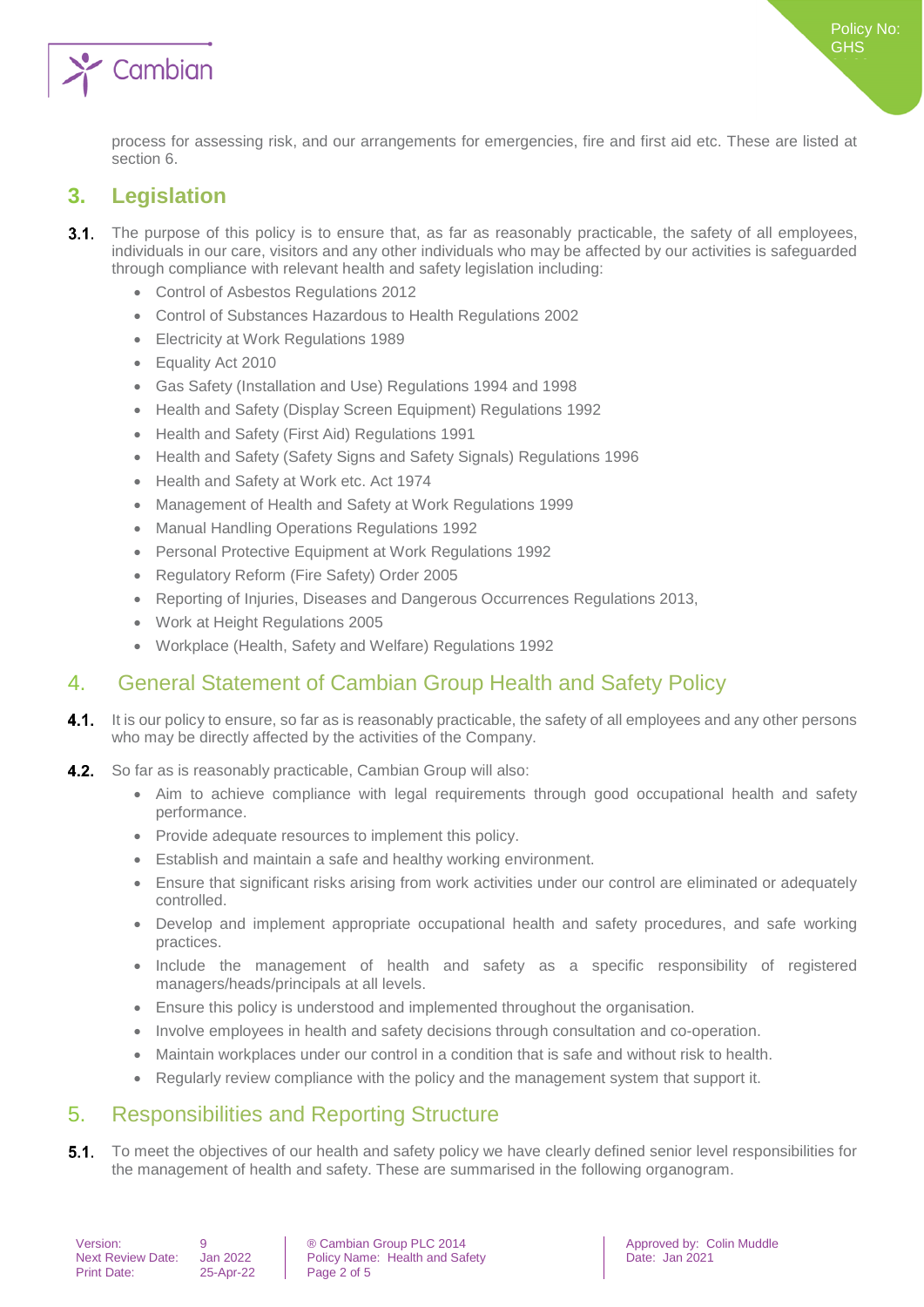

- $5.2.$ This hierarchy does not necessarily represent the organisation for other business activities.
- $5.3.$ The Chief Operating Officer has ultimate responsibility for the formulation and implementation of the company's health and safety policy, and in particular for:
	- Ensuring that the necessary arrangements are in place for managing health and safety effectively, and that senior managers are accountable for health and safety.
	- Considering health and safety during the planning and implementation of business strategy.
	- Ensuring there are sufficient resources for meeting the objectives of the health and safety policy.
	- Including health and safety on the agenda of Board meetings and senior executive meetings.
	- Ensuring arrangements are in place to monitor and review health and safety performance across the company, including accidents and incidents; and ensuring that the necessary amendments are made to relevant policies, procedures and processes.
	- Periodically reviewing the objectives of the health and safety policy.
- Specific overall responsibility for the management of our health and safety programme on a day to day basis 5 A has been assigned to the Caretech Group Compliance and Regulation Director supported as appropriate by the Chief Operating Officer, Director of Facilities Maintenance and Group Clinical Lead . This includes:
	- Ensuring that the objectives of health and safety policy are implemented.
	- Ensuring that health and safety is considered prior to the implementation of new processes.
	- Ensuring that suitable policies and procedures are provided and implemented to meet the objectives of the health and safety policy.
	- Ensuring that there is a training policy in place so that employees are competent for their respective roles and their health and safety responsibilities.
	- Ensuring that arrangements are in place for the elimination or control of risks in relation to health and safety.
	- Ensuring suitable emergency arrangements are in place in relation to fire, accidents and first aid.
	- Ensuring suitable controls are in place for the effective management of contractors.
	- Ensure that reports, recommendations and notices issued by enforcement authorities, external auditors, and other relevant parties are evaluated and actioned within allocated timescales.
	- Ensuring that contractors are competent for the work they carry out and operate to an effective permit to work system where applicable.
	- Monitoring performance in relation to health and safety and reporting to the Chief Operating Officer on progress against the objectives of the health and safety policy.
	- Reviewing accidents and other incidents in relation to health and safety and reporting to the Chief Operating Officer on the outcome of these investigations.
	- Ensuring that all the essential elements of the health and safety system are implemented, monitored and reviewed.
- Day to day responsibility for the management of health and safety at individual locations is delegated to School  $5.5.$ Heads/Principals and Registered Managers of each individual location. This includes:
	- Ensuring risk assessments are completed and reviewed for all significant work activities and the results of these assessments are implemented and communicated to employees.
	- Ensuring that the arrangements for fire, first aid, accidents and emergencies are implemented.
	- Ensuring that accident and incidents have been reported, recorded, notified and investigated as appropriate, and records are maintained.
	- Monitor health and safety standards on site at regular intervals and ensure remedial action is implemented.
	- Ensuring that employees receive adequate training, information, instruction and supervision to discharge to their specific health and safety responsibilities.
	- Promptly informing the Group Compliance and Regulation Director of any significant health and safety failure.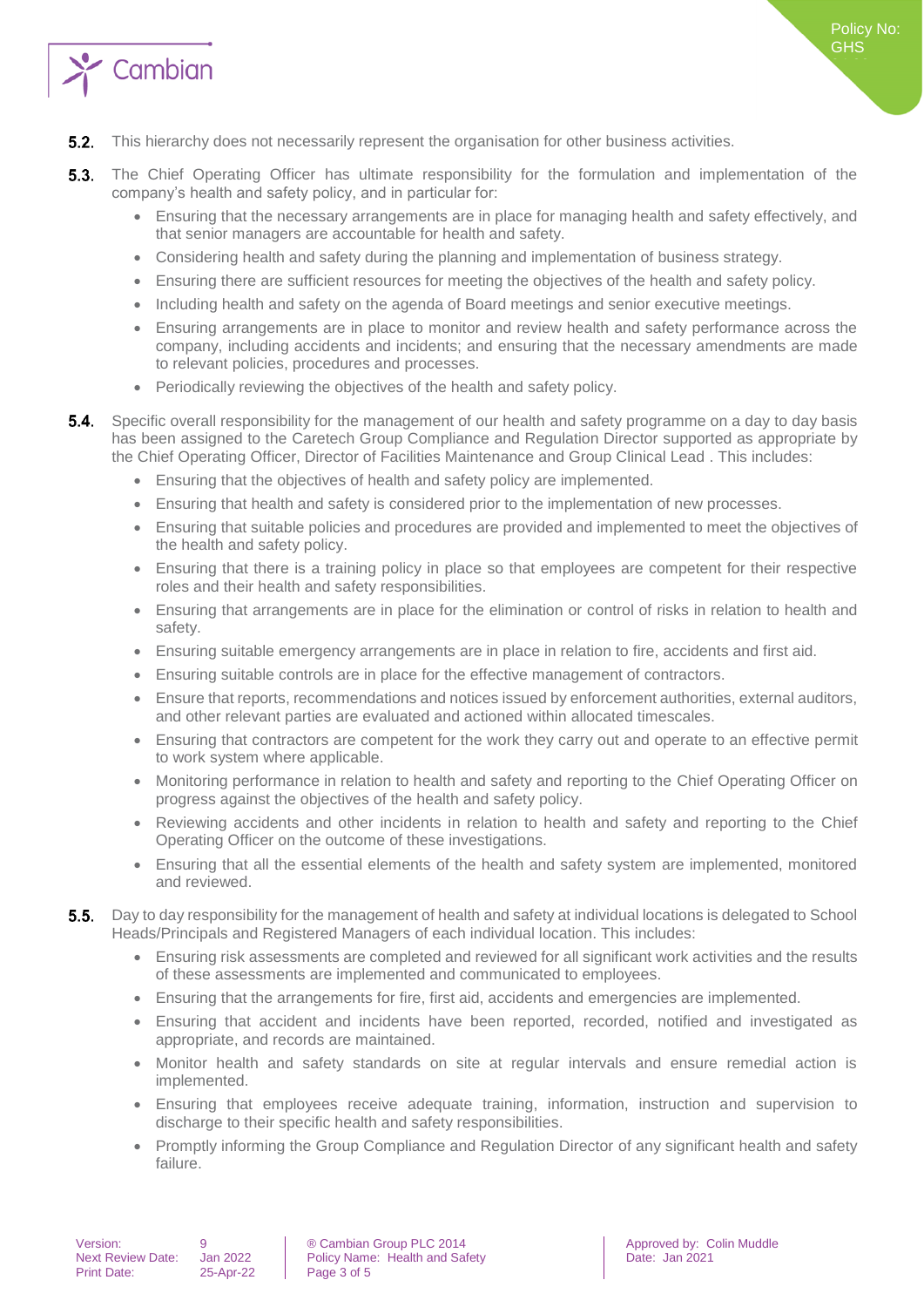

- Providing the Group Compliance and Regulation Director with regular reports on health and safety performance.
- Ensuring that local health and safety records and documentation are complete and are systematically stored.
- $5.6.$ Health and safety performance is reviewed locally on a monthly basis against defined key point indicators.
- $5.7.$ Health and safety risks are reviewed at a corporate level at the Quarterly Care Quality Committee.
- $5.8.$ Summary data is then submitted for review at the PLC Board.

#### <span id="page-3-0"></span>6. Related Policies and Procedures

**6.1.** GHS 04.01 Accidents/Incidents

| 6.2. | GHS 04.02       | Asbestos                                  |
|------|-----------------|-------------------------------------------|
|      | 6.3. GHS 04.03  | <b>Checklists</b>                         |
|      | 6.4. GHS 04.04  | Consultation                              |
|      | 6.5. GHS 04.05  | Contractors                               |
|      | 6.6. GHS 04.06  | Control of Substances Hazardous to Health |
|      | 6.7. GHS 04.07  | <b>Disability Discrimination</b>          |
|      | 6.8. GHS 04.08  | <b>Display Screen Equipment</b>           |
|      | 6.9. GHS 04.09  | <b>Fire Safety</b>                        |
|      | 6.10 GHS 04.10  | First Aid                                 |
|      | 6.11 GHS 04.11  | <b>Gas Safety</b>                         |
|      | 6.12 GHS 04.12  | Lone Working                              |
|      | 6.13 GHS 04.13  | Manual Handling                           |
|      | 6.14. GHS 04.14 | Medical Oxygen                            |
|      | 6.15. GHS 04.15 | New and Expectant Mothers                 |
|      | 6.16 GHS 04.16  | Permit to Work                            |
|      | 6.17 GHS 04.17  | Personal Protective Equipment (PPE)       |
|      | 6.18 GHS 04.18  | <b>Risk Assessments</b>                   |
|      | 6.19. GHS 04.19 | Slips and Trips                           |
|      | 6.20. GHS 04.20 | <b>Statutory Inspection</b>               |
|      | 6.21. GHS 04.21 | <b>Water Safety</b>                       |
|      | 6.22 GHS 04.22  | Work at Height                            |
|      | 6.23 GHS 04.23  | <b>Workplace Safety</b>                   |
|      | 6.24 GHS 04.24  | Work Equipment                            |
|      | 6.25 GHS 06.00  | Fire Action                               |